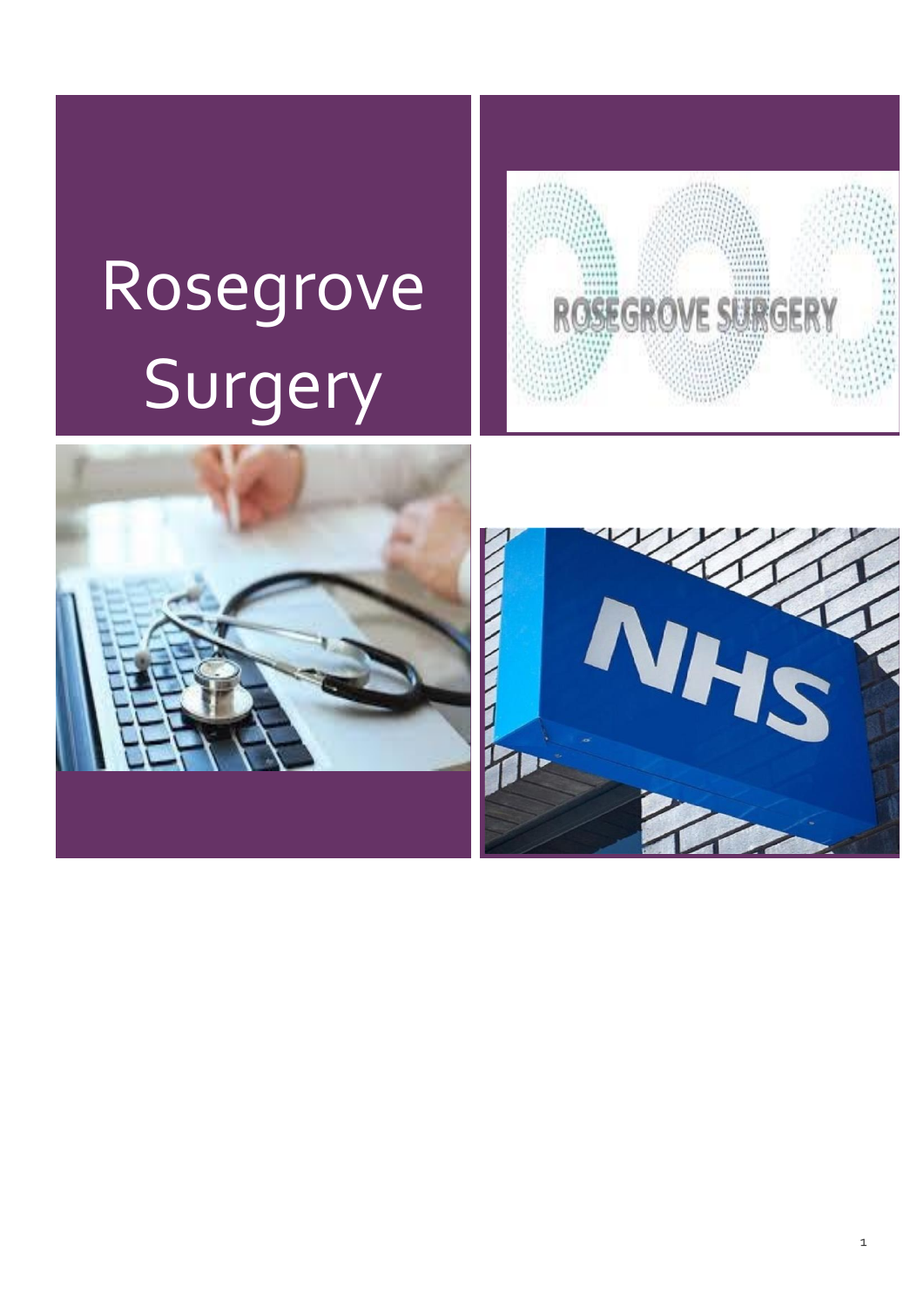# Practice Information Leaflet

**225-227 Gannow Lane, Burnley Lancashire BB12 6HW Tel: 01282 731501 Fax: 01282 731503 [www.rosegrovesurgery.co.uk](http://www.rosegrovesurgery.co.uk/) Facebook: Rosegrove Surge[ry https://www.facebook.com/RosegroveSurgery](https://www.facebook.com/RosegroveSurgery)**



BSc Hons, MB ChB, DRCOG, MRCGP Dr Stephen Hebden



Dr Mark Dziobon BSc Hons, MB ChB, PG DIP, FRCGP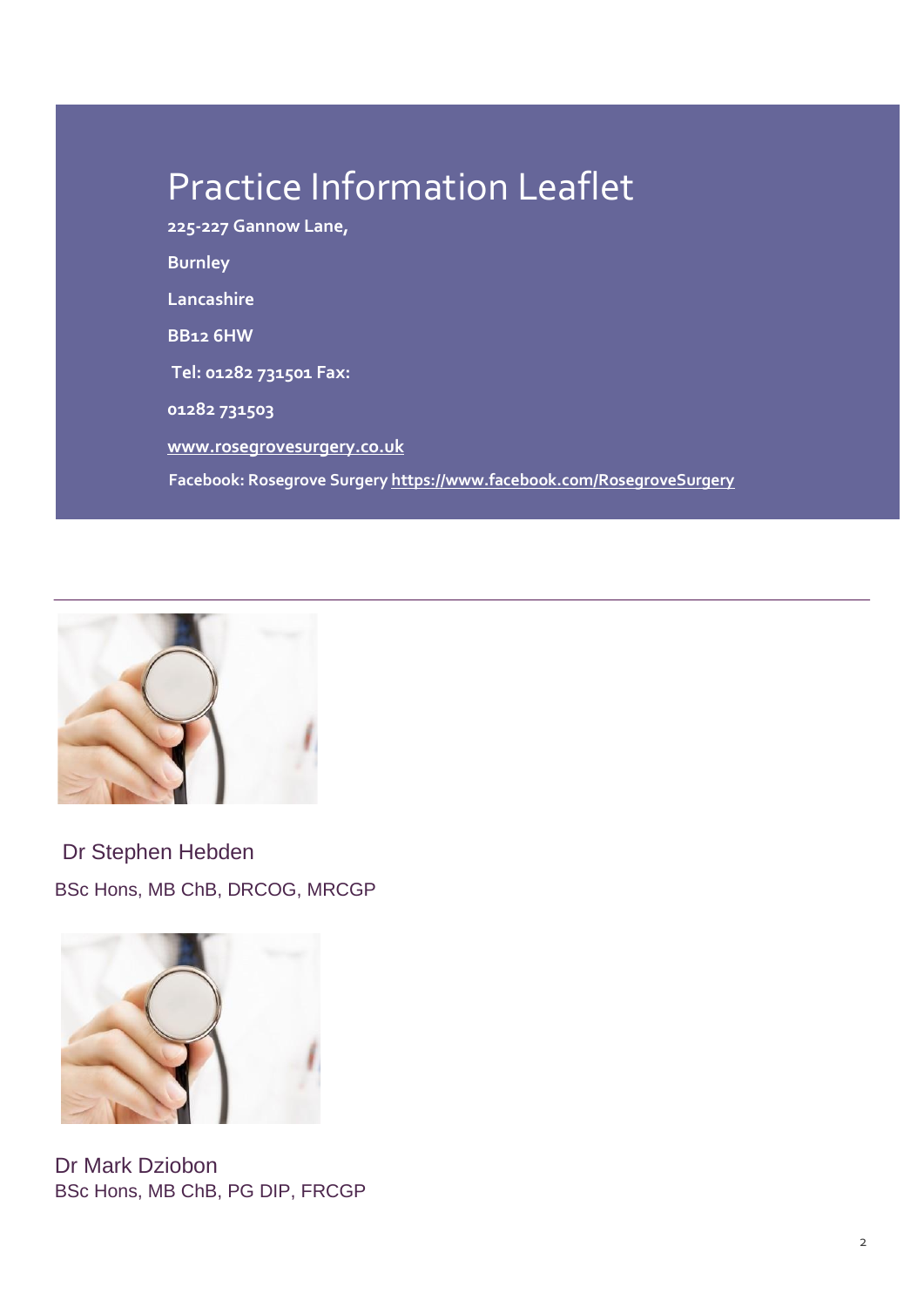Nursing Staff



Phlebotomist: Teresa Higgins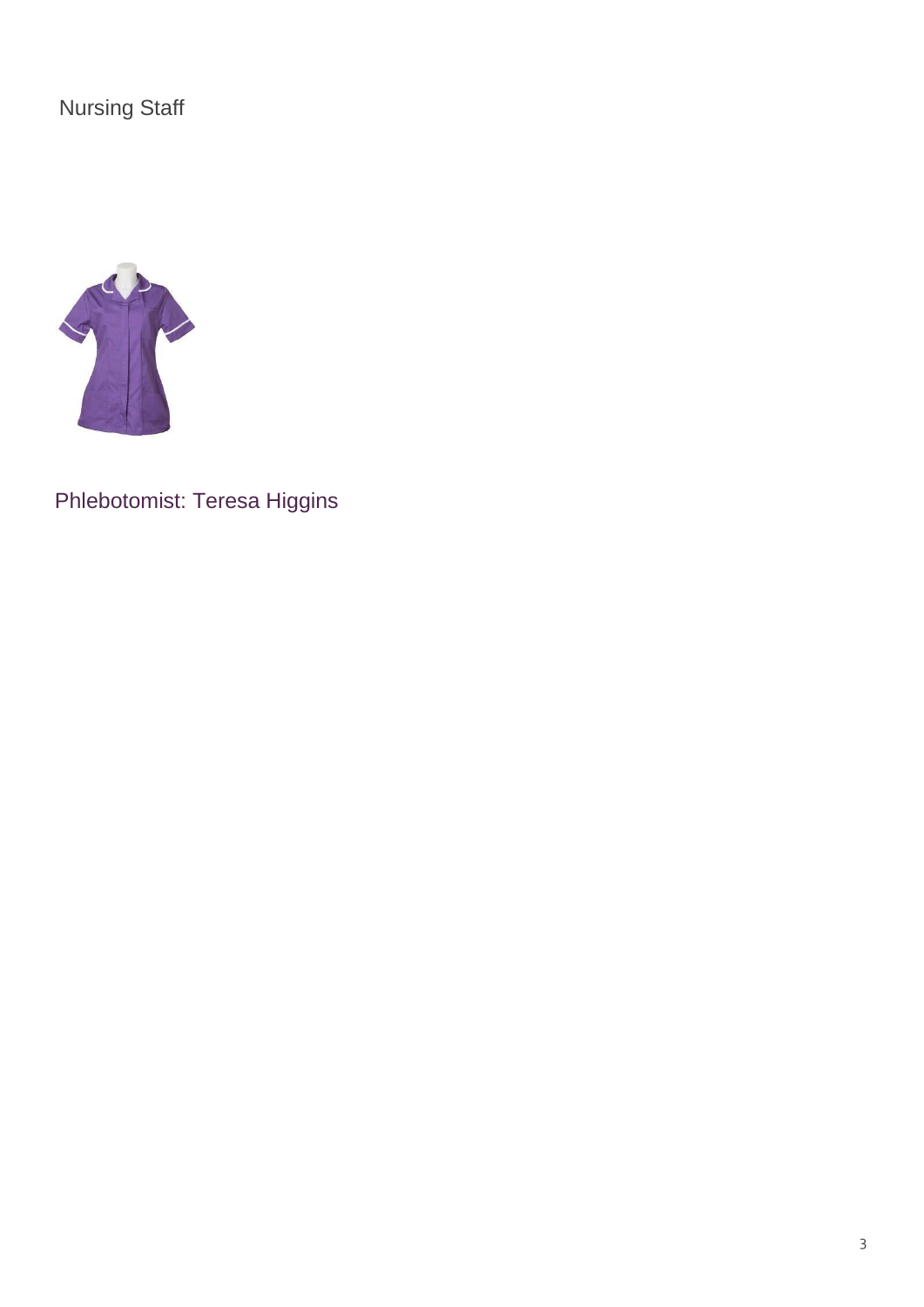

# Practice Manager: Helen McArdle

Deputy Practice Manager: Nazma Hussain

Medical Receptionists / Administration Team:

Joanne Jacques

Natalie Livesey

Alison Stokes

Debra Humphreys

Teresa Higgins

Christine Chippendale

Julie Howarth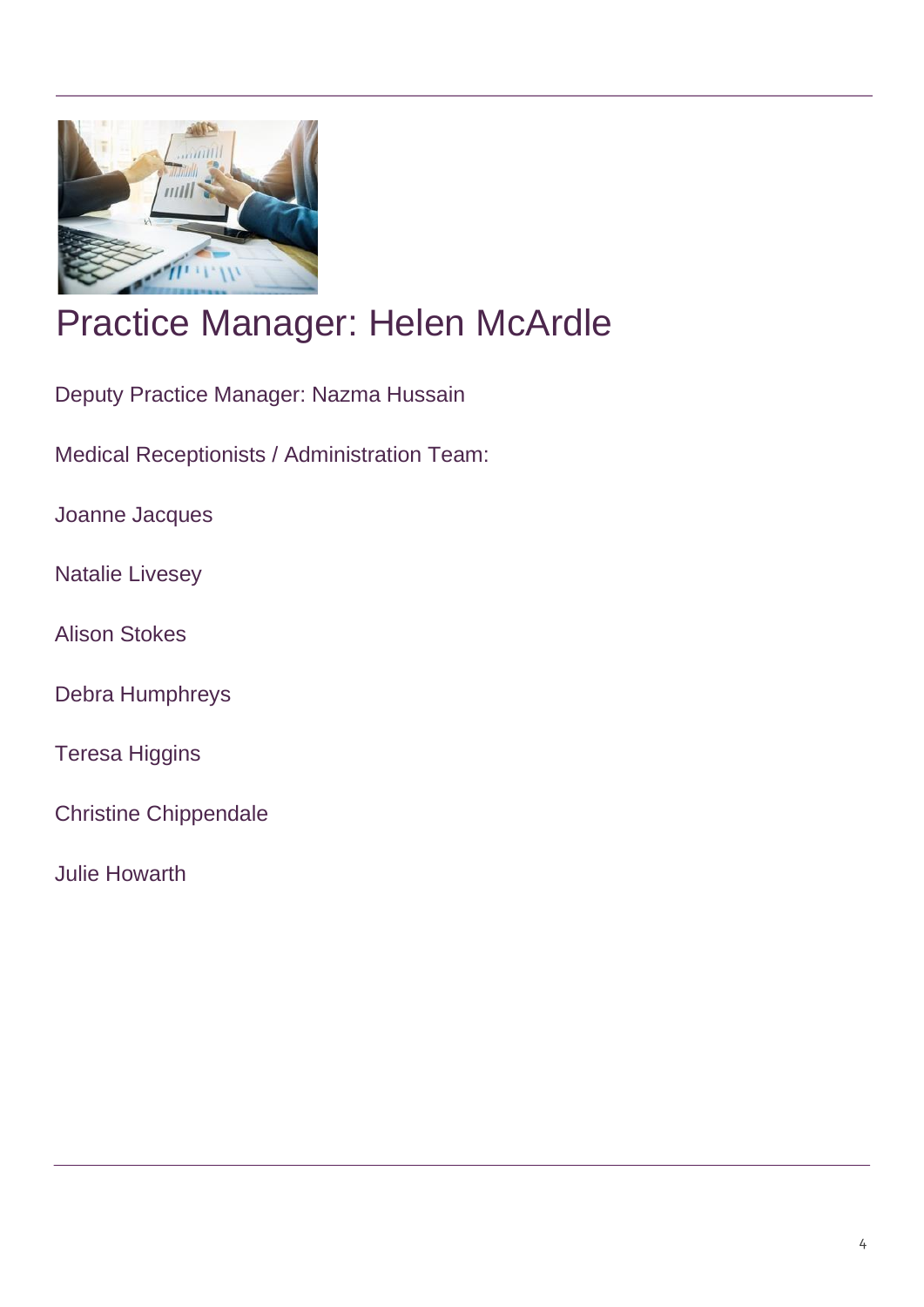The practice is based in modern, purpose-built premises with a large car park for both staff and patients. The practice covers the Rosegrove/Gannow area.

The practice has suitable access for all patients, with a ramp for wheelchair users and pushchairs, and adjacent to the waiting room there are patient toilets.

The waiting room offers a range of literature for all patient groups.

## How to Register

We are pleased to accept all patients from Burnley and the surrounding areas. Please bring with you proof of identify and address and ensure you allow sufficient time to complete the registration process.

We will register you with your chosen GP, should you have a preference, but you do have a right to request to see a GP of your choice. It is recommended that you routinely see the same clinician for continuity of care.

All patients will have a named GP. You can find out who your named GP is by asking at reception; this information is also shown on your repeat prescription form.

You can pre-register online, and further information can be found at [www.rosegrovesurgery.co.uk.](http://www.rosegrovesurgery.co.uk/) 

Once you are registered with us, you will be able to book appointments online, order repeat prescriptions and access your health record (a separate form is required for

this). Full details are available online at [www.rosegrovesurgery.co.uk](http://www.rosegrovesurgery.co.uk/) or by phoning or speaking to a member of the reception or administrative teams.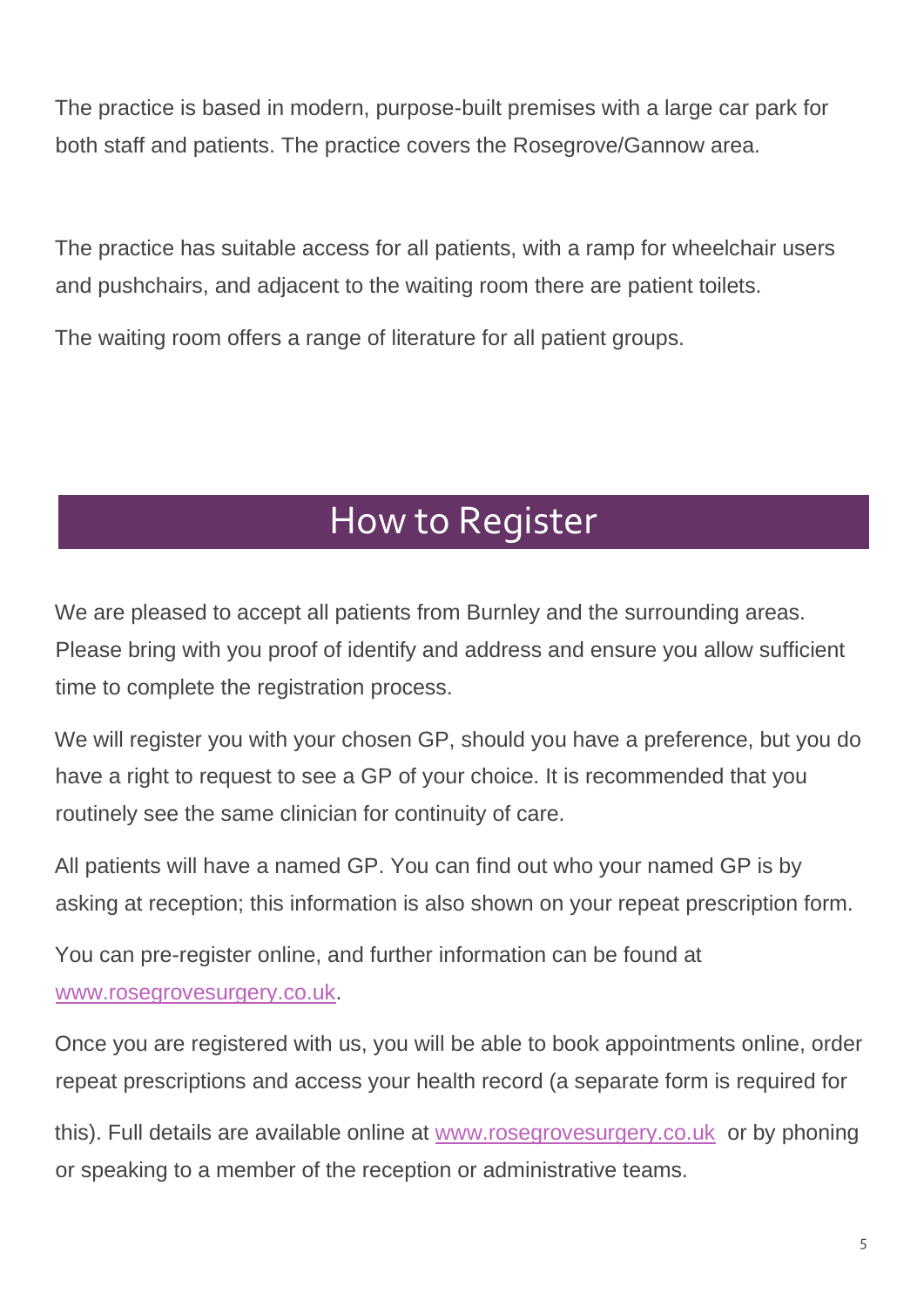If you change address or change your name, please ensure you contact the practice as soon as possible; this will enable us to update your records. You can amend your address or contact number online at [www.rosegrovesurgery.co.uk](http://www.rosegrovesurgery.co.uk/) For a change of name, the practice will need to see proof of this, i.e. a Marriage Certificate or Deed Poll.

As a new patient, we will offer you a new patient health check which is carried out by the practice nurse.

If you have any questions about the registration process, please speak to a member of staff who will be able to help you.

#### Hours of Business

Monday, Tuesday, Wednesday, Thursday, Friday: 08:00 – 18:30

An appointment with a GP is ten minutes. Should you have complex or multiple health concerns, please ask the reception staff to arrange a double appointment for you; this will help us to adhere to our appointment schedule and avoid undue delays to other patients.

To book an appointment, please call the reception team. In order to allocate you the most appropriate clinical resource, the receptionist will ask you about the nature of your appointment. Appointments can also be booked online using a digital app of your choice such as patient access.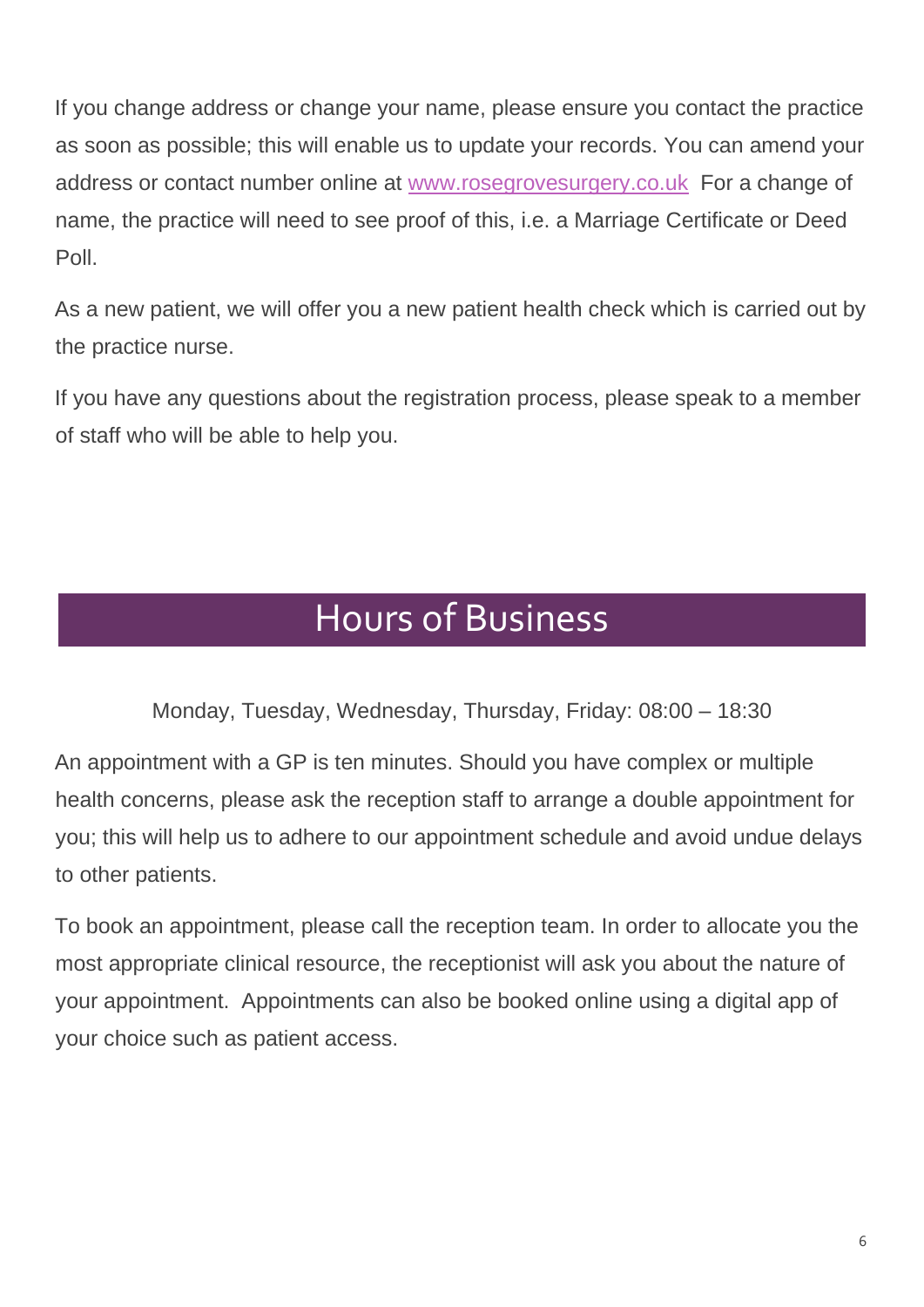#### Home Visits

Home visits are at the discretion of the GPs and are usually for those patients who are housebound or have significant health issues. Should you require a home visit, please call the surgery before 10am.

#### Our Services

Along with the routine appointments, the practice offers the following services:

**Family Planning –** All of our GPs and the Practice Nurse offer a full range of family planning services.

**Immunisations –** The nursing team are responsible for the administration of both adult and child immunisations.

**Travel Immunisations –** The nursing team are able to offer a range of advice regarding travelling abroad and the required vaccinations / medications. Please enquire at reception who will provide you with a form to complete which will then be reviewed by a nurse.

**Minor Operations –** Simple minor surgery such as the removal of skin lesions, joint injections, etc. can be performed by your GP. Please discuss your requirements with your GP who may recommend a minor operation; this will be carried out at the practice.

**Cervical Smear Testing –** This is carried out every three years for women aged 25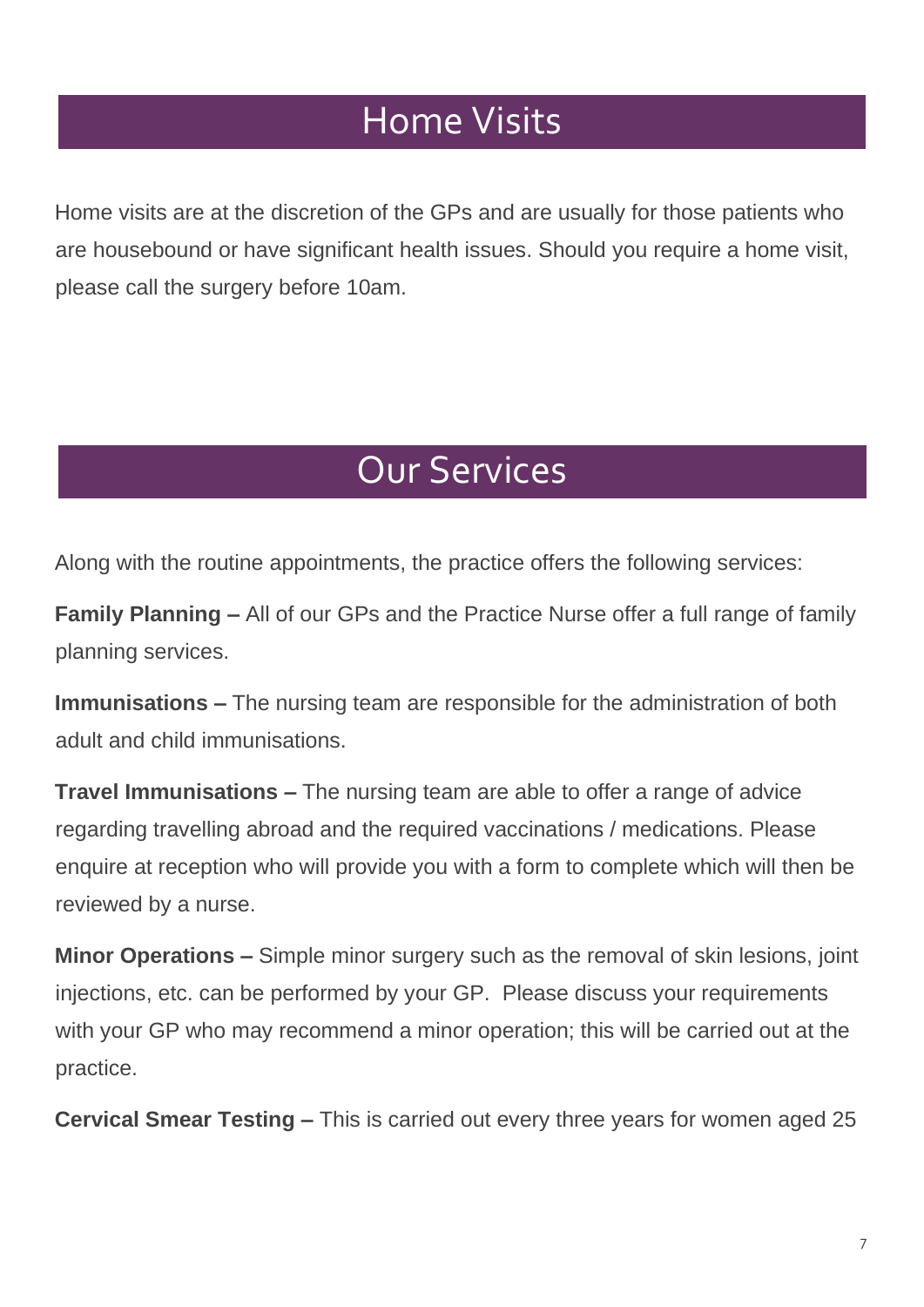– 65, and the tests are undertaken by the nursing team. You will be contacted by the practice when you are due a test; this is a preventative test, aimed at stopping cancer before it starts.

**Chronic Disease Management –** We hold a range of clinics to help our patients manage the following:

- Asthma
- Hypertension
- Diabetes
- Heart disease
- Kidney disease

We also offer the following services:

- Antenatal clinic
- Baby clinic
- Post-natal checks
- Smoking cessation

From time to time, other services may be available such as raising awareness of a particular disease or condition. We will advertise this information on our website and within the practice.

# Out of Hours

When the practice is closed, patients are advised to contact the NHS 111 service for all non-life-threatening cases. The 111 operative will advise you accordingly.

In an emergency, dial 999 and ask for the ambulance service. Chest pain and shortness of breath are classed as emergencies.

Within this area, the local walk-in centre is located at **Rossendale Minor Injuries**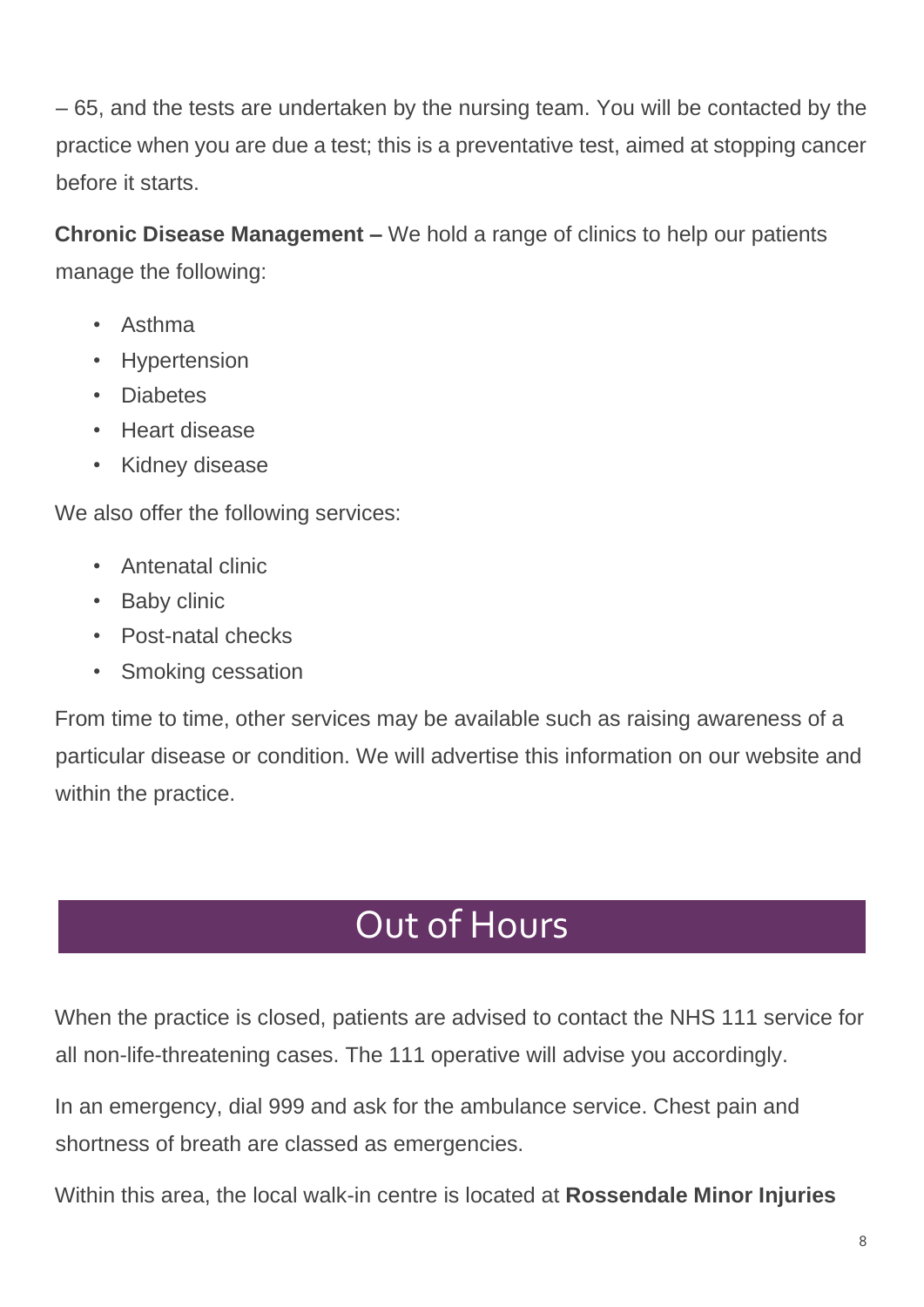**Unit, Primary Health Care Centre, Bacup Road, Rawtenstall, BB4 7PL**, Burnley UCC and Blackburn Hospital A&E. They do advise patients to **contact the 111 service prior to visiting the service**, were they will be asked a series of questions to ensure that they are being seen at the right place. They also work with the x-ray team – providing access to x-rays 5 days a week from 9am until 4.30pm. The unit can be reached on 01706 253650 or 01282 425071.

#### Prescriptions

Repeat prescriptions can be ordered in the following ways:

- Online Please log in and order via our website [www.rosegrovesurgery.co.uk](http://www.rosegrovesurgery.co.uk/) or using a digital app of your choice. Please contact the surgery if you have not already registered for this and a member of staff will provide you with your login details.
- By telephone **If you are unable to order online**, please call the practice on 01282 731501 after 10am.

#### **Please allow 48 hours (excluding weekends and bank holidays) when ordering repeat prescriptions.**

Should you run out of your medication when the surgery is closed, contact your local pharmacy who may be able to give you an emergency supply.

Local pharmacies are:

- Rosegrove Pharmacy, Rosegrove Lane, Rosegrove 01282 424879
- Kiddrow Lane Pharmacy, Kiddrow Lane, Rosegrove 01282 438264 IG Todd Pharmacy, Burnley Road, Padiham – 01282 771426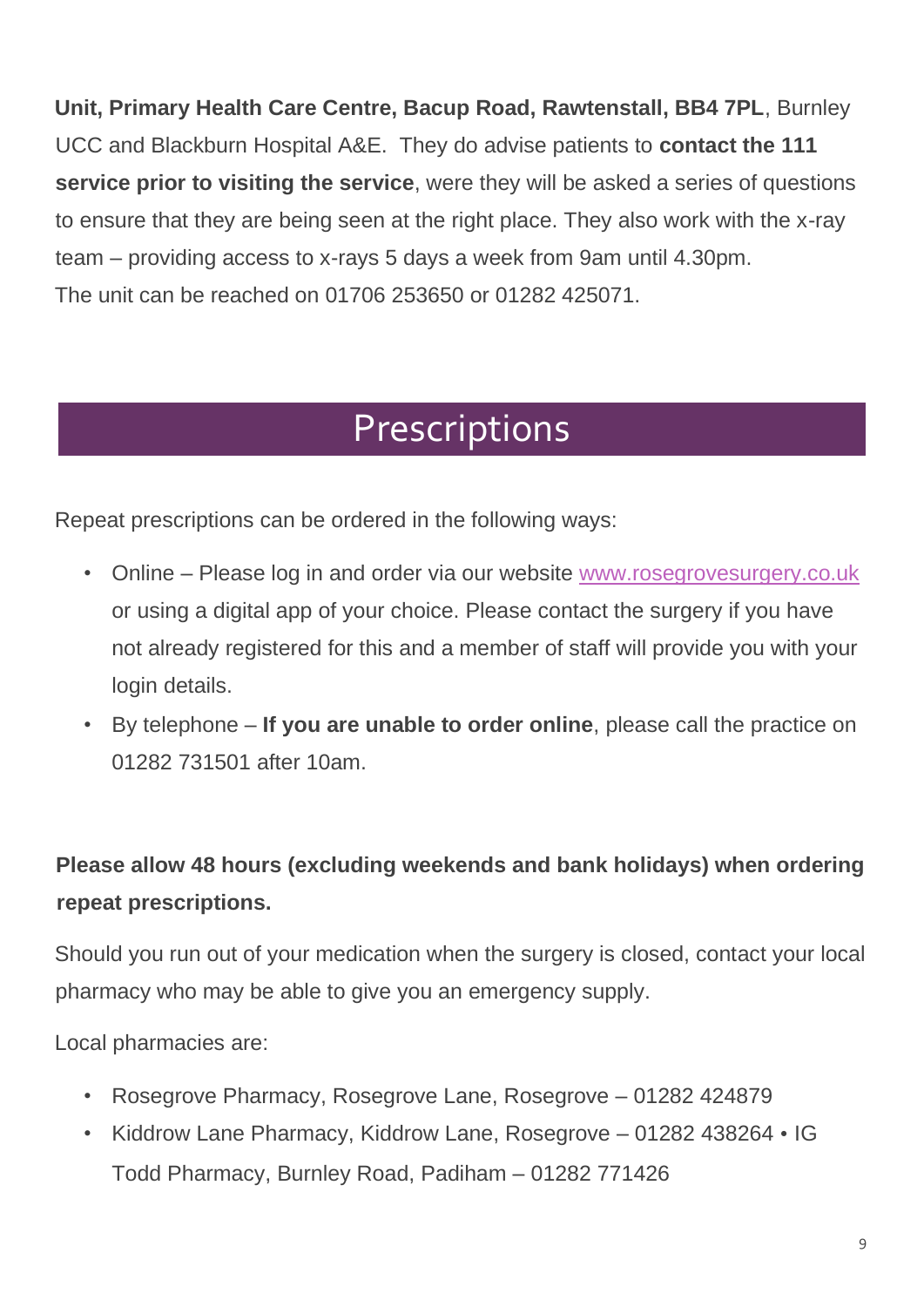## **Training**

We are an accredited Training Practice involved in the training of fully qualified doctors who wish to enter General Practice. We have Registrars who work in the practice for 6 months at a time.

These doctors will have their own surgeries. Occasionally there will be a video camera in use. You will be warned in advance when this is happening and will have the opportunity to decline if you prefer. Intimate examinations will not be recorded and the camera can be switched off at any time. Tapes will be erased after use.

# Complaints & Comments

We strive to offer an excellent service to our patients but do acknowledge that sometimes things can go wrong. If you are concerned about the service you have received or want to make a complaint, please speak to a member of the team. The complaints manager is the Practice Manager, Helen McArdle, who will talk to you about the complaint procedure.

You will be given information about the complaint process and how we respond to and manage complaints. Our aim is to resolve all complaints in a timely manner and we will aim for local resolution each time. If this is not possible, you will be advised of other ways of dealing with your complaint.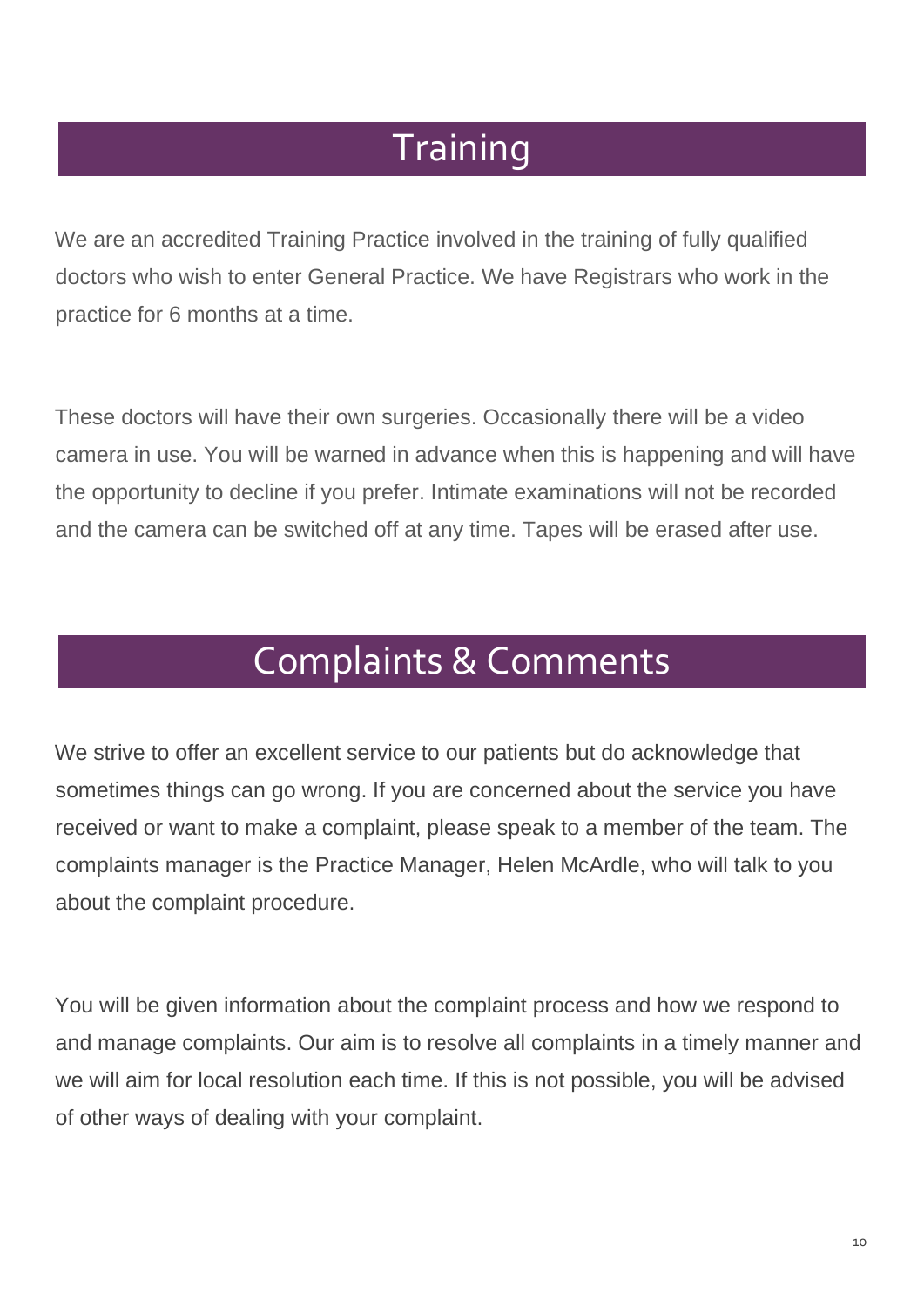Equally, if we do something well, we would very much appreciate your feedback. Comments cards are available in reception and are discussed at practice meetings. We display all comments cards on the dedicated noticeboard in reception. Please ask for a card at reception.

# Patient Responsibilities

Our receptionists are here to help and will always try to accommodate your requests and give you an appointment with your named GP or with a clinician you have requested. However, this may not always be possible, but the team will do their utmost to assist you.

We request that you arrive promptly before your appointment, ideally five minutes early. If you are unable to keep your appointment, please telephone us as soon as you know. Cancelling will enable us to offer your appointment to another patient who needs to be seen.

Appointments cancelled with less than 24 hours' notice constitute as a 'Did Not Attend' (DNA) and will be recorded in your health record. Three DNAs within a twelve-month period will be discussed with the management team and it may result in your being asked to register at another practice.

#### Zero Tolerance

This practice operates a zero-tolerance policy, and the safety of staff is paramount at all times. Staff have a right to care for others without fearing being attacked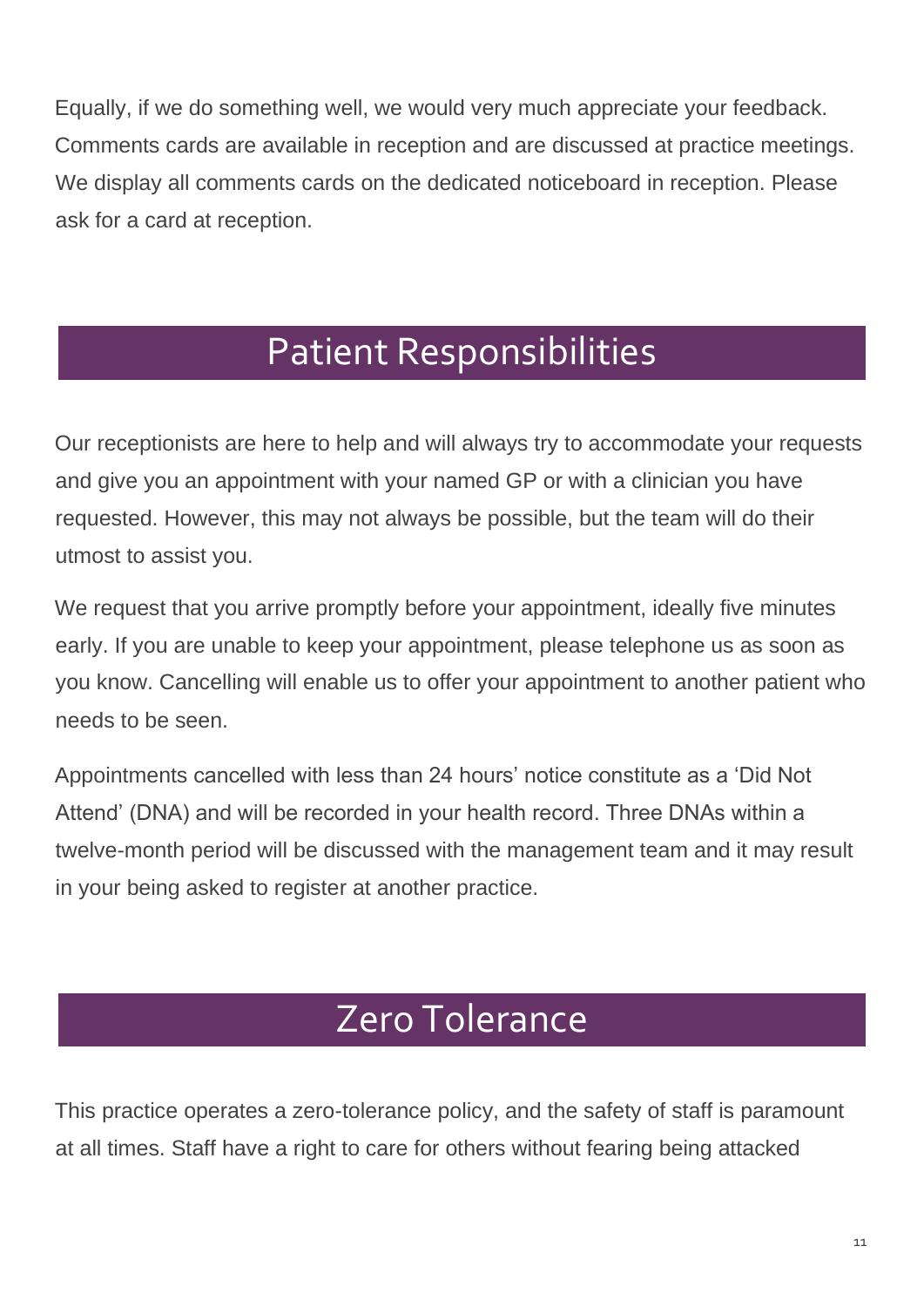physically or verbally. We will not tolerate abuse towards our staff under any circumstances.

Abusive patients will be asked to leave the practice and may be removed from the practice list. We will have no hesitation in calling the police if any patient acts in an abusive manner and is deemed to be a threat to staff and/or patients.

A good doctor-patient relationship is fundamental to excellent patient care. The removal of a patient from the practice list is not commonplace and is a measure that is taken as a last resort.

# Patient Information

Your information is held on our secure system; we can only disclose this information to a third party with your consent. All information is covered by the Data Protection Act (2018) and the General Data Protection Regulation (GDPR).

You are able to access your health record online; please ask at reception for further information. You can request a copy of your medical records using a Subject Access Request form.

The national data opt-out programme will afford patients the opportunity to make an informed choice about whether they wish their confidential patient information to be used just for their individual care and treatment or also used for research and planning purposes. Patients who wish to opt out of data collection will be able to set their national data opt-out choice online. An alternative provision will be made for those patients who are unable to or do not want to use the online system.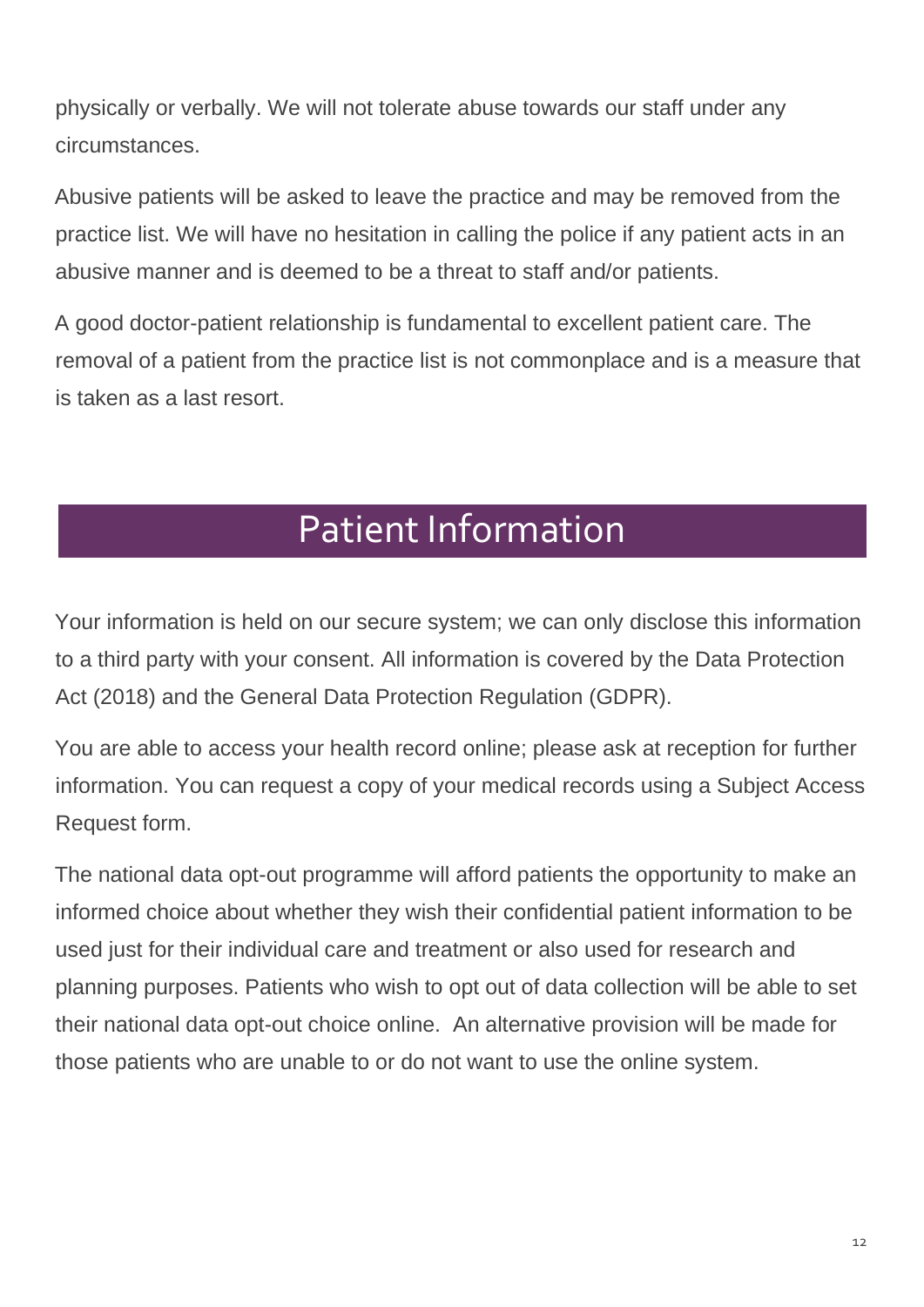#### Patient Participation Group

We have an active Patient Participation Group (PPG), ensuring that our patients are involved in decisions about the services provided by the practice. There will be many times during the year when we will want to find out the views of a larger number of patients, to make information about new facilities or administrative systems available or to announce events that may be taking place. To assist in this area, we have created a Virtual PPG. Although it's not practical to get hundreds of patients together in one place, through the medium of the internet and, in particular, e-mail, it is possible to broadcast information to that large group and to obtain their feedback or opinions. Further information about our PPG is available online at [www.rosegrovesurgery.com](http://www.rosegrovesurgery.com/) where you can also register to join the PPG. Alternatively, contact Nazma Hussain on 01282 731501, who is the nominated point of contact for all PPG matters.

We want to proactively engage with our patients and at all times maintain an effective working relationship between the practice and our patients.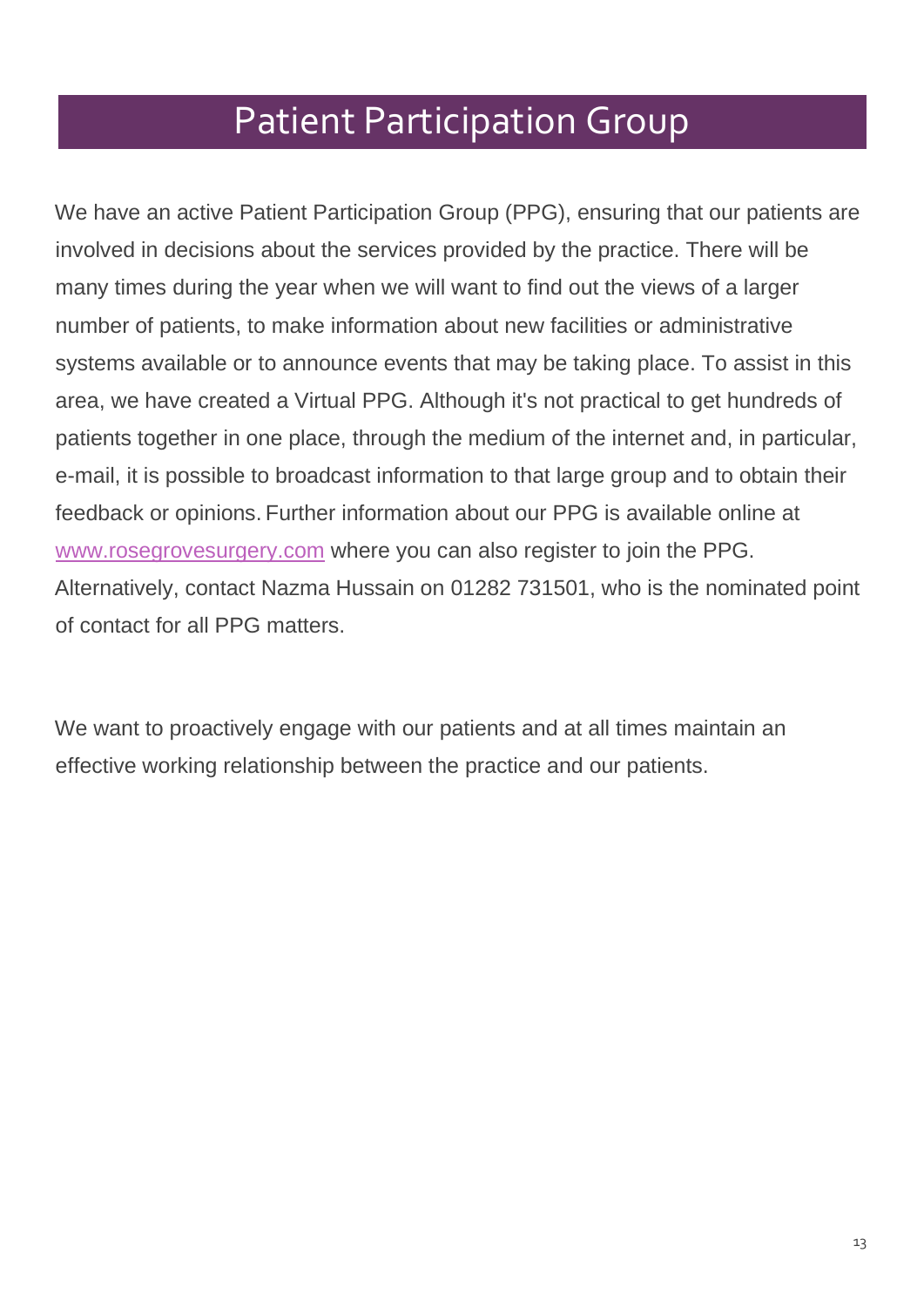# Clinical Commissioning Group

The local Clinical Commissioning Group (CCG) for this area is:

#### **East Lancashire Clinical Commissioning Group**

CCG HQ, Fusion House, Evolution Park, Haslingden Road, Blackburn, BB1 2FD

**Telephone:** 01282 644700

**Email:** mlcsu.customercarelancashire@nhs.net

**Website**:<https://eastlancsccg.nhs.uk/>

Further information about local services can be found by visiting the NHS Choices website.

# Useful Information

The following telephone numbers may prove useful:

- **Burnley General Hospital** 01282 425071
- **Accrington Victoria Hospital** 01254 359003
- **Royal Blackburn Hospital** 01254 263555
- **Age UK** [-](http://www.ageuklancs.org.uk/) [www.ageuklancs.org.uk-](http://www.ageuklancs.org.uk/) 0300 303 1234
- **Bereavement Services** www.pendleside.org.uk or eastlancshospice.org.uk Pendleside - 01282 440102 or East Lancs - 01254 287009
- **Citizens Advice Service** [-](http://www.citizensadvice.org.uk/) [www.citizensadvice.org.uk](http://www.citizensadvice.org.uk/) [-](http://www.citizensadvice.org.uk/) 0300 456 2552
- **Community Connectors** (supporting patients to link with local sources of support within the voluntary, community and faith sector) - bprcvs.co.uk (Burnley, Pendle & Rossendale) - 01282 433740
- **Ear Syringing** Padiham Medical Health Centre 01282 805692